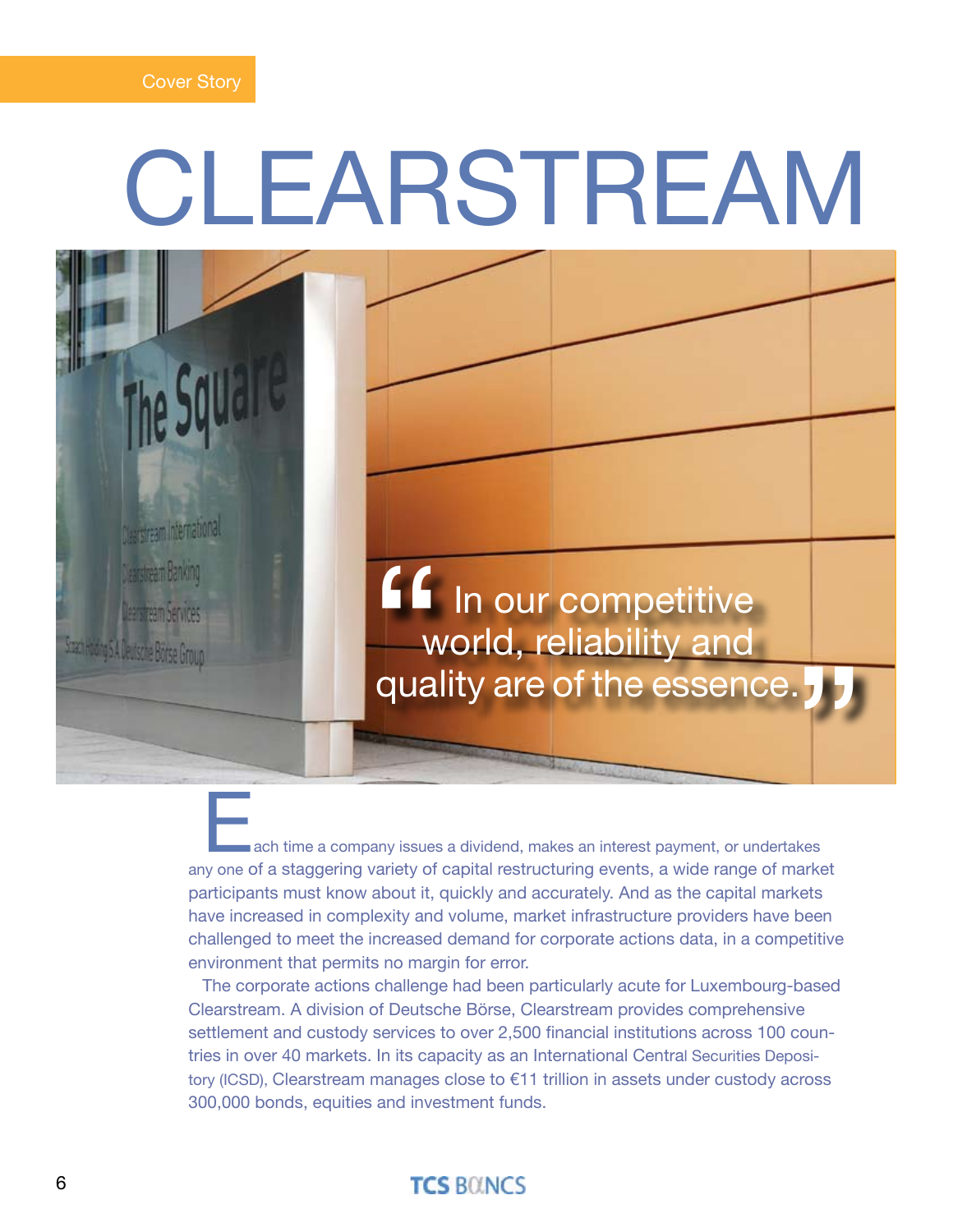## Clearstream BEUTSCHE BÖRSE

# GOES FOR GOLD

*Efficient announcement capture helps Clearstream meet growing demand for corporate actions data* 

#### Cleaning and Scrubbing

In 2004, in anticipation of today's higher volumes, Clearstream embarked upon a substantial "Business Process Optimization" (BPO) initiative to optimize its internal business processes.

The overall objectives included:

• To increase service quality by lowering reversal rates and adhering to customer deadlines

• To maintain financial discipline by constraining headcount and reducing unit cost despite substantial increases in volumes and complexity

• To promote measurements of Key Performance Indicators (KPIs) to support market leadership in clearing and settlement

"Our target was to increase our efficiency and accuracy such that we could cope with increasing volumes without having to hire additional analysts," says Michael Jaeggi, Head of Product Management and Design, Core Products, Clearstream.

 "Cleansing and scrubbing" poses the foremost operational challenge in corporate actions processing. As market data comes into the organization from different sources, Clearstream had to ensure that its own custody systems are updated with the most accurate and complete data, thereby assuring the highest levels of customer service.

The previous cleansing and scrubbing

solution required manual processes to create a "golden copy," a single data repository representing the latest and most accurate view of corporate actions information available in the market. In some instances, the custody system would receive updates directly from the golden copy, but in other cases, operators were required to update the custody system manually. While this manual approach was workable at a time when there were fewer market participants, lower trading volumes and lesser cross-border transactions, the emerging environment required a more scalable and extensible solution.

#### Towards a Cleaner Solution

In 2006, Clearstream began to evaluate a wide range of market data providers along with their products. After a thorough analysis and a highly competitive bidding process, Clearstream signed a deal with TCS Financial Solutions at the end of 2006. Deutsche Börse, Clearstream's parent organization, was already familiar with Tata Consultancy Services through TCS' work with subsidiaries, Xetra (the electronic trading system of the German stock exchange) and Eurex (the leading derivatives exchange and clearing house) since 2004. As such, when TCS suggested that Clearstream consider TCS BOINCS, it was a contender straight from the start.



Michael Jaeggi, Head of Product Management and Design, Core Products, Clearstream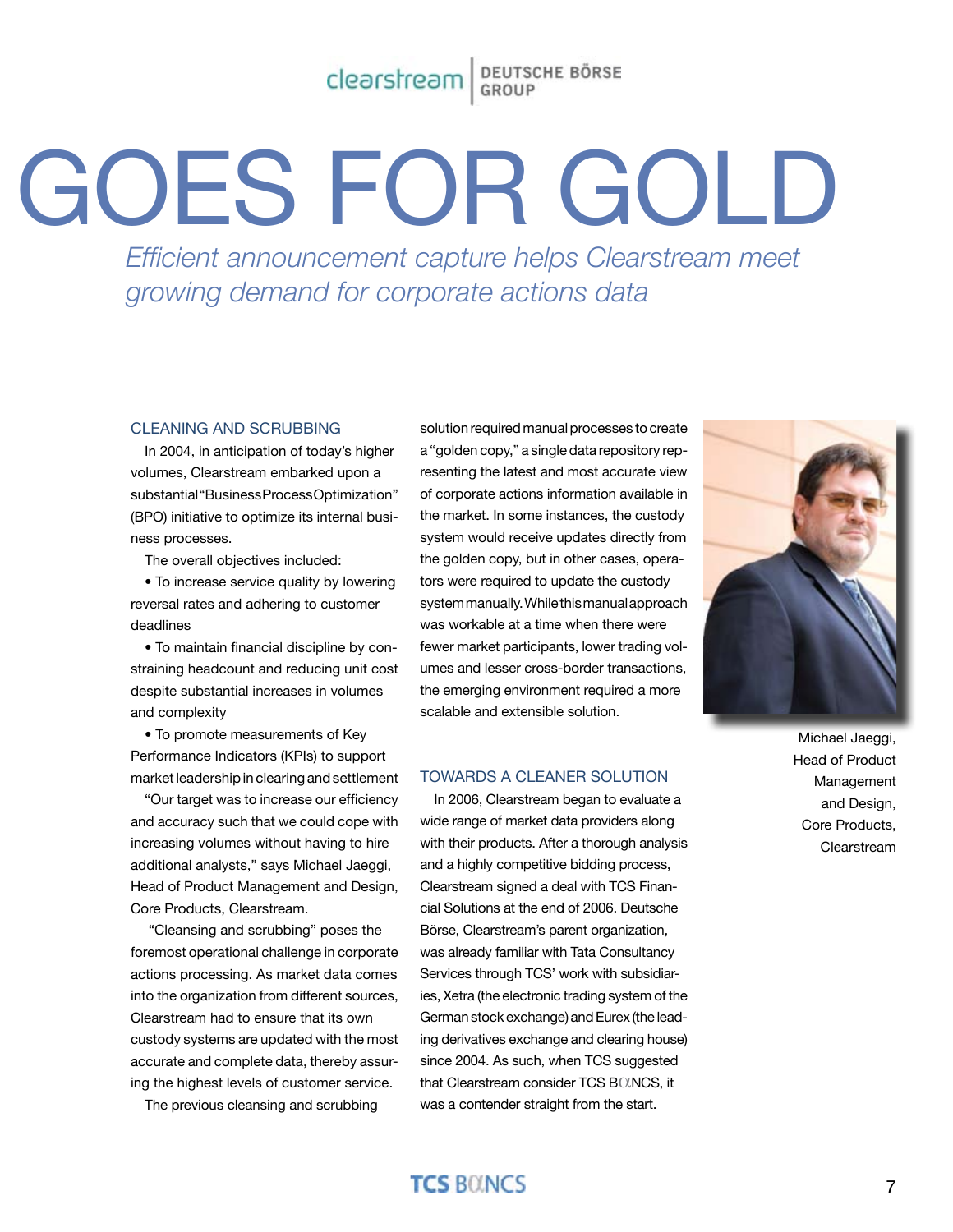## Clearstream BEUTSCHE BÖRSE

# The system pushes information to business users rather than requiring operators to pull data **from disparate sources.** " **J**<br>S. "With TC

The combination of capability, flexibility and reliability made the decision for TCS which "was selected for being the best candidate that fulfilled the majority of the key Clearstream criteria," says Jaeggi. TCS BOINCS Corporate Actions -Announcement Capture is a comprehensive workflow-based corporate actions announcement scrubbing solution that provides rule-based validation and enrichment of corporate actions announcements. The solution is based on a generic, webbased and service-oriented J2EE architecture that can seamlessly integrate with external components such as Clearstream's existing clearing and custody systems.

#### Creating the Golden Copy

TCS Financial Solutions provided two teams as a part of the implementation process: one working offshore, and another onshore providing Clearstream with direct inputs to the process. To foster clear lines of communication, the TCS Financial Solutions teams mirrored the organizational structure used at Clearstream Banking. "This brought tremendous results in terms of communication flow and issue resolution," observes Jean-Marie Piquard, Head,

Custody and Reference Data Products. "The atmosphere between the two companies was extremely good, and the relationship developed into a partnership rather than into a more conventional clientprovider relationship."

Once signed, the actual implementation of TCS BCINCS took only 11 months, and was completed in early December 2007. "The time-to-market of this project was particularly short," says Piquard.

#### Reaping the Benefits

Now, theTCS BCINCS system maintains corporate actions data in a central repository, allowing business users to gain easy access to accurate information. The system pushes information to business users rather than requiring operators to pull data from disparate sources. As a result, operational staff can now focus on the difficult problems of tracking exceptions and improving workflow. "By deploying a flexible processing model based on adaptable business rules, with this project, we centralized all data from external sources into one single place," says Jaeggi.

Clearstream also measures its own performance as measured by STP rates and exception types. "With TCS BOINCS, we have a flexible system," says Jaeggi. "We can customize and configure the system, and change rules to increase STP rates."

The new system has already proven beneficial to Clearstream's customers. "In terms of quality, [TCS BOINCS] has enabled us to systematically compare the information in an automated fashion, avoiding any manual errors," observes Piquard. Customers have also benefitted from time-to-market improvements stemming from the new system, he adds, based on automated processes and increased transparency. "For any given event, we have an exceptional overview of the situation, which makes it very easy for an operator to quickly perform appropriate actions."

With TCS BOINCS Corporate Actions powering one of its critical operational processes, Clearstream has benefitted from increased confidence in its data quality, which represents the cornerstone of its leading market presence. "In our competitive world, reliability and quality are of the essence," says Piquard. "There's not one client visit where we don't talk about quality."

### **TCS BOINCS**